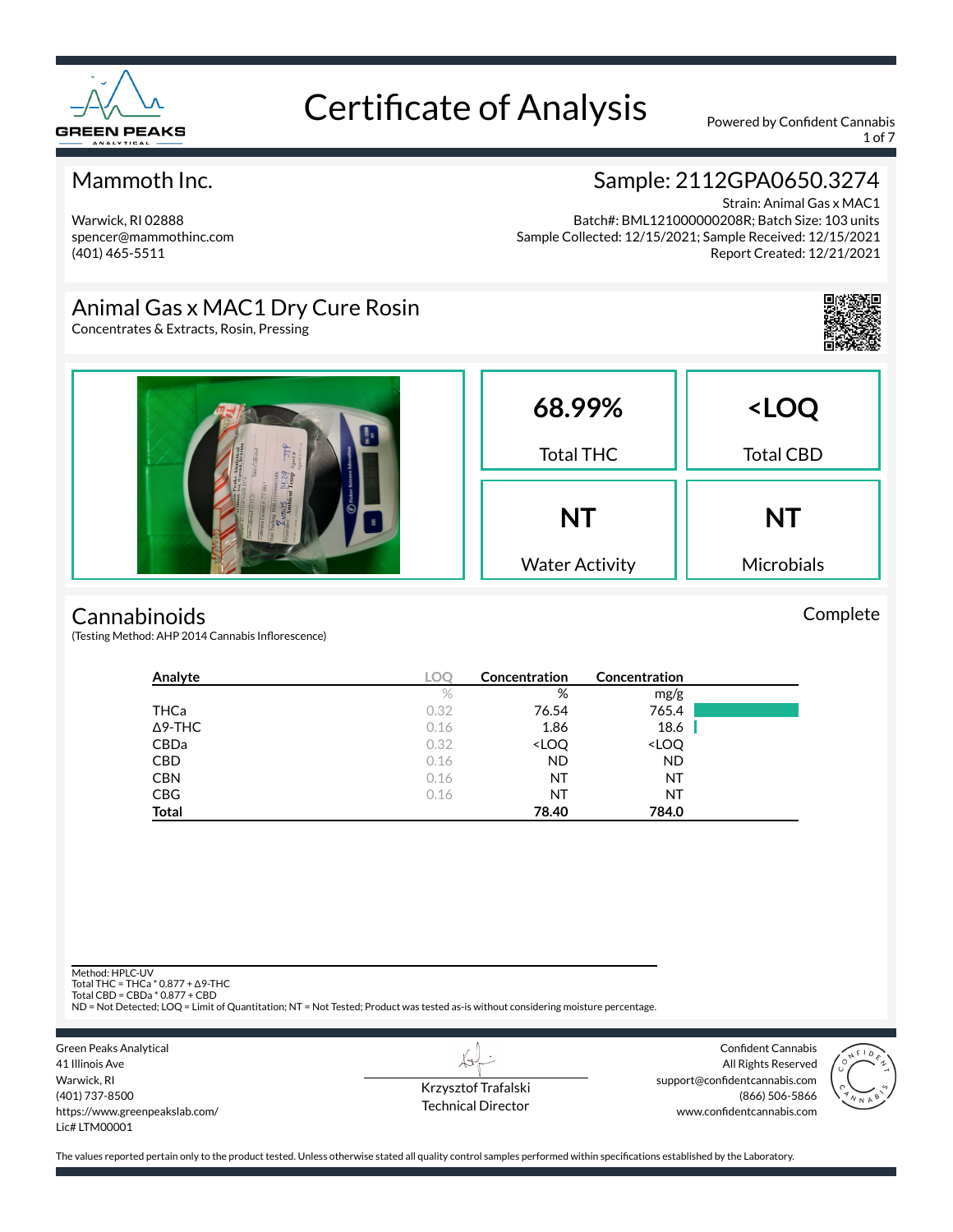

2 of 7

#### Mammoth Inc.

Warwick, RI 02888 spencer@mammothinc.com (401) 465-5511

### Sample: 2112GPA0650.3274

Strain: Animal Gas x MAC1 Batch#: BML121000000208R; Batch Size: 103 units Sample Collected: 12/15/2021; Sample Received: 12/15/2021 Report Created: 12/21/2021

### Animal Gas x MAC1 Dry Cure Rosin

Concentrates & Extracts, Rosin, Pressing



#### Sample Narrative

All samples were collected and analyzed within the established guidelines of 216-RICR-60-05-6 with all requirements met, unless otherwise noted in this Case Narrative. Samples were collected and maintained at ambient temperature prior to testing; results pertain only to the product(s) tested. Condition OK.

Green Peaks Analytical 41 Illinois Ave Warwick, RI (401) 737-8500 https://www.greenpeakslab.com/ Lic# LTM00001

Confident Cannabis All Rights Reserved support@confidentcannabis.com (866) 506-5866 www.confidentcannabis.com

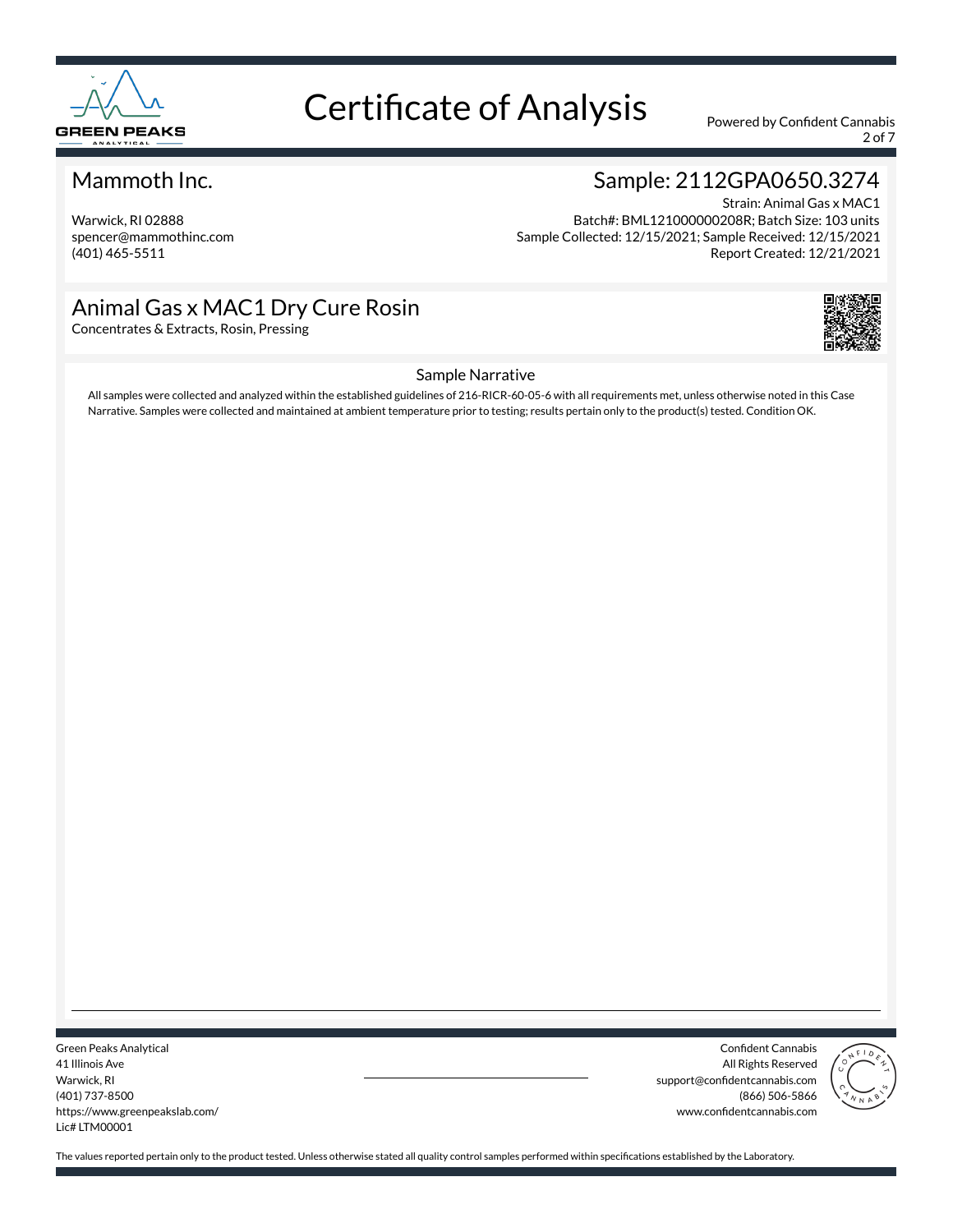

3 of 7

#### Mammoth Inc.

Warwick, RI 02888 spencer@mammothinc.com (401) 465-5511

### Sample: 2112GPA0650.3274

Strain: Animal Gas x MAC1 Batch#: BML121000000208R; Batch Size: 103 units Sample Collected: 12/15/2021; Sample Received: 12/15/2021 Report Created: 12/21/2021

### Animal Gas x MAC1 Dry Cure Rosin

Concentrates & Extracts, Rosin, Pressing





Green Peaks Analytical 41 Illinois Ave Warwick, RI (401) 737-8500 https://www.greenpeakslab.com/ Lic# LTM00001

Confident Cannabis All Rights Reserved support@confidentcannabis.com (866) 506-5866 www.confidentcannabis.com

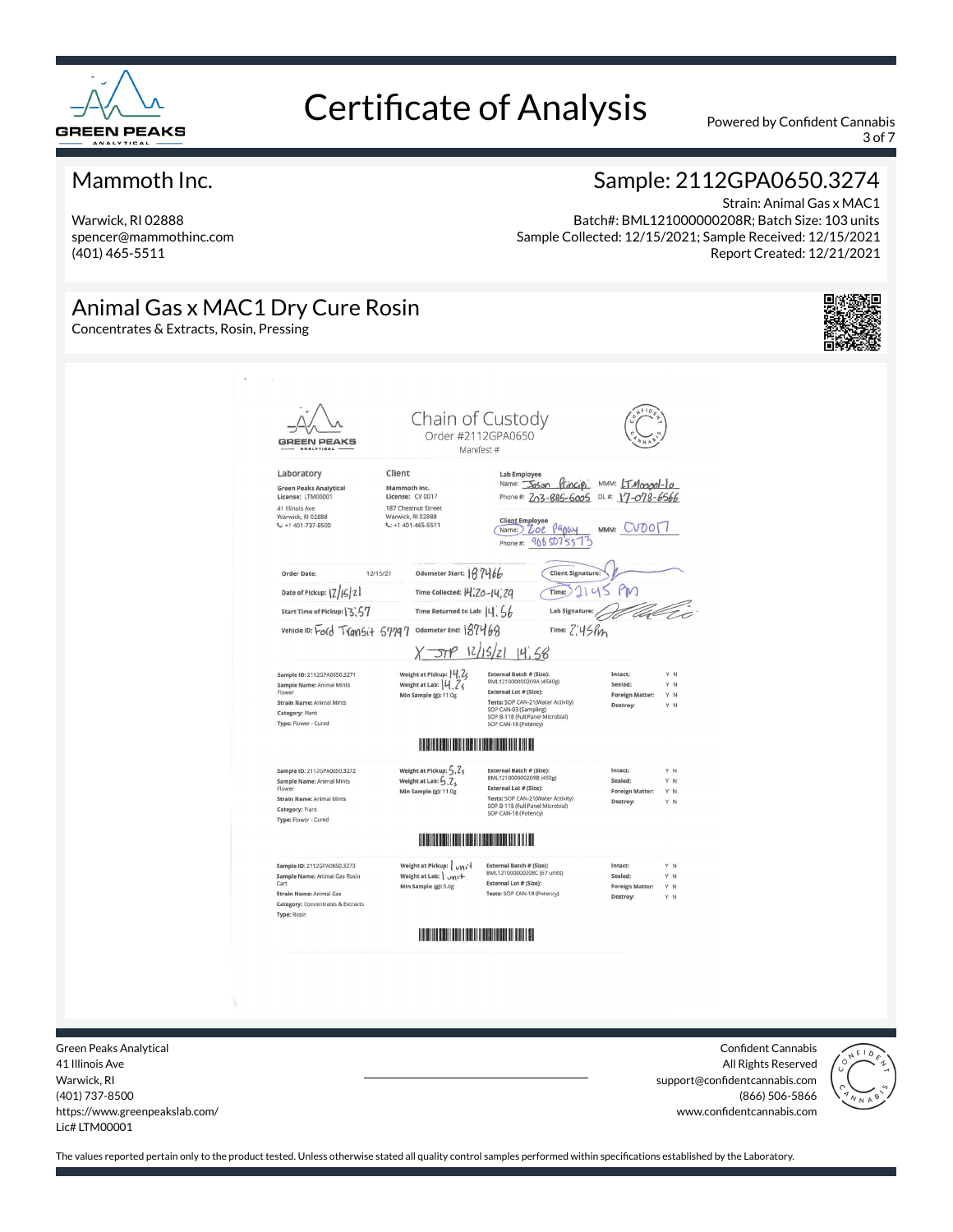

4 of 7

#### Mammoth Inc.

Warwick, RI 02888 spencer@mammothinc.com (401) 465-5511

### Sample: 2112GPA0650.3274

Strain: Animal Gas x MAC1 Batch#: BML121000000208R; Batch Size: 103 units Sample Collected: 12/15/2021; Sample Received: 12/15/2021 Report Created: 12/21/2021

### Animal Gas x MAC1 Dry Cure Rosin

Concentrates & Extracts, Rosin, Pressing



| <b>Tests Ordered</b><br>SOP CAN-18 (Potency)<br>SOP B-118 (Full Panel Microbial)<br>SOP CAN-03 (Sampling)<br>SOP CAN-21(Water Activity)                                                                                                                                                                                                                                                                                                                                                                                                                                                            |                | <u> Karatana Manazarta di Indonesia da Ba</u><br><b>Unit Price</b><br>Quantity<br>4<br>\$65.00 |                  | <b>Total Price</b>   |
|----------------------------------------------------------------------------------------------------------------------------------------------------------------------------------------------------------------------------------------------------------------------------------------------------------------------------------------------------------------------------------------------------------------------------------------------------------------------------------------------------------------------------------------------------------------------------------------------------|----------------|------------------------------------------------------------------------------------------------|------------------|----------------------|
|                                                                                                                                                                                                                                                                                                                                                                                                                                                                                                                                                                                                    |                |                                                                                                |                  |                      |
|                                                                                                                                                                                                                                                                                                                                                                                                                                                                                                                                                                                                    |                |                                                                                                |                  |                      |
|                                                                                                                                                                                                                                                                                                                                                                                                                                                                                                                                                                                                    |                |                                                                                                |                  | \$260.00             |
|                                                                                                                                                                                                                                                                                                                                                                                                                                                                                                                                                                                                    |                | $\overline{2}$<br>\$200.00                                                                     |                  | \$400.00             |
|                                                                                                                                                                                                                                                                                                                                                                                                                                                                                                                                                                                                    | $\mathbf{1}$   | \$150.00                                                                                       |                  | \$150.00             |
|                                                                                                                                                                                                                                                                                                                                                                                                                                                                                                                                                                                                    | $\overline{2}$ | \$20.00                                                                                        |                  | \$40.00              |
| <b>Pick Up Charge</b>                                                                                                                                                                                                                                                                                                                                                                                                                                                                                                                                                                              | $\mathbf{1}$   | [Refer to Lab Quote]                                                                           |                  | [Refer to Lab Quote] |
|                                                                                                                                                                                                                                                                                                                                                                                                                                                                                                                                                                                                    |                |                                                                                                | <b>SUBTOTAL:</b> | \$850.00             |
|                                                                                                                                                                                                                                                                                                                                                                                                                                                                                                                                                                                                    |                |                                                                                                | TAX (0.000%):    | \$0.00               |
|                                                                                                                                                                                                                                                                                                                                                                                                                                                                                                                                                                                                    |                |                                                                                                | <b>TOTAL:</b>    | \$850.00             |
| Disclaimer: Laboratories may be required to provide route maps, turnaround time, photo of sample, and other conditions separately.<br>Confident Cannabis (CC Software LLC) does not represent or warrant the validity or completeness of this Chain of Custody form. Confident<br>Cannabls is not providing any party listed on this Chain of Custody form with legal advice. Your use of this form is at your own risk. Confident<br>Cannabis does not assume any liability for providing you with the use of this form.<br>Additional Notes: \$ All Samples Collected and Stared at ambient temp | Condition ok.  |                                                                                                |                  |                      |

Green Peaks Analytical 41 Illinois Ave Warwick, RI (401) 737-8500 https://www.greenpeakslab.com/ Lic# LTM00001

Confident Cannabis All Rights Reserved support@confidentcannabis.com (866) 506-5866 www.confidentcannabis.com

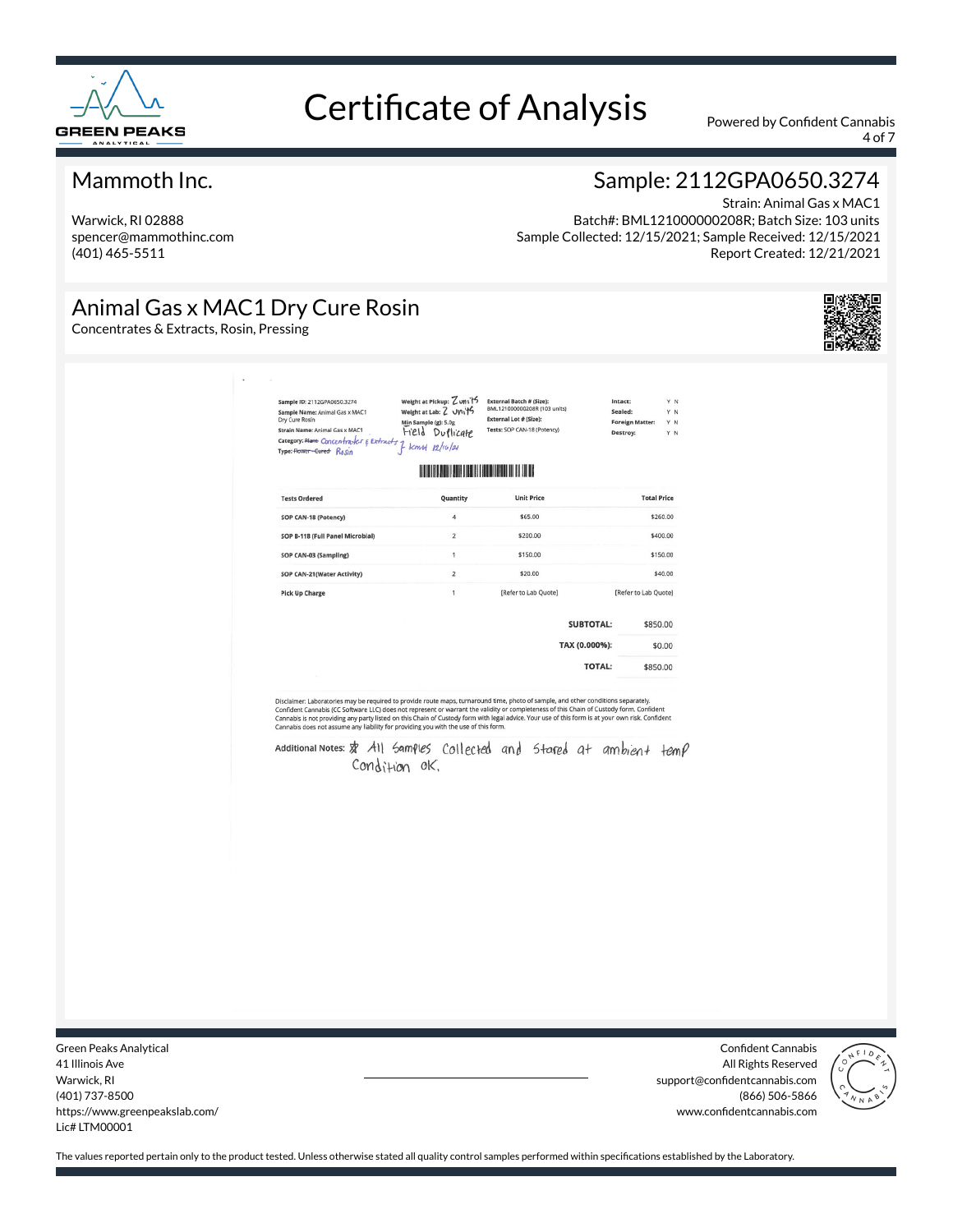

5 of 7

### Mammoth Inc.

Warwick, RI 02888 spencer@mammothinc.com (401) 465-5511

### Sample: 2112GPA0650.3274

Strain: Animal Gas x MAC1 Batch#: BML121000000208R; Batch Size: 103 units Sample Collected: 12/15/2021; Sample Received: 12/15/2021 Report Created: 12/21/2021

### Animal Gas x MAC1 Dry Cure Rosin

Concentrates & Extracts, Rosin, Pressing

# Quality Control Data

| <b>Analytical Batch ID</b> | QC Sample ID | <b>Assay Name</b> | <b>QC Category Name</b> |
|----------------------------|--------------|-------------------|-------------------------|
| 12172021-1                 | 12172021-B-1 | Cannabinoids      | Blank                   |
| <b>QC Notes</b>            |              |                   |                         |
| None                       |              |                   |                         |
| <b>BLANKS</b>              |              |                   |                         |
|                            |              |                   | Pass/Fail               |
| <b>REAGENT BLANK</b>       |              |                   | PASS                    |
| <b>CCAL BLANK1</b>         |              |                   | PASS                    |
| <b>CCAL BLANK 2</b>        |              |                   | PASS                    |
| <b>CCAL BLANK3</b>         |              |                   | PASS                    |
| <b>CCAL BLANK 4</b>        |              |                   | PASS                    |

Green Peaks Analytical 41 Illinois Ave Warwick, RI (401) 737-8500 https://www.greenpeakslab.com/ Lic# LTM00001

Confident Cannabis All Rights Reserved support@confidentcannabis.com (866) 506-5866 www.confidentcannabis.com



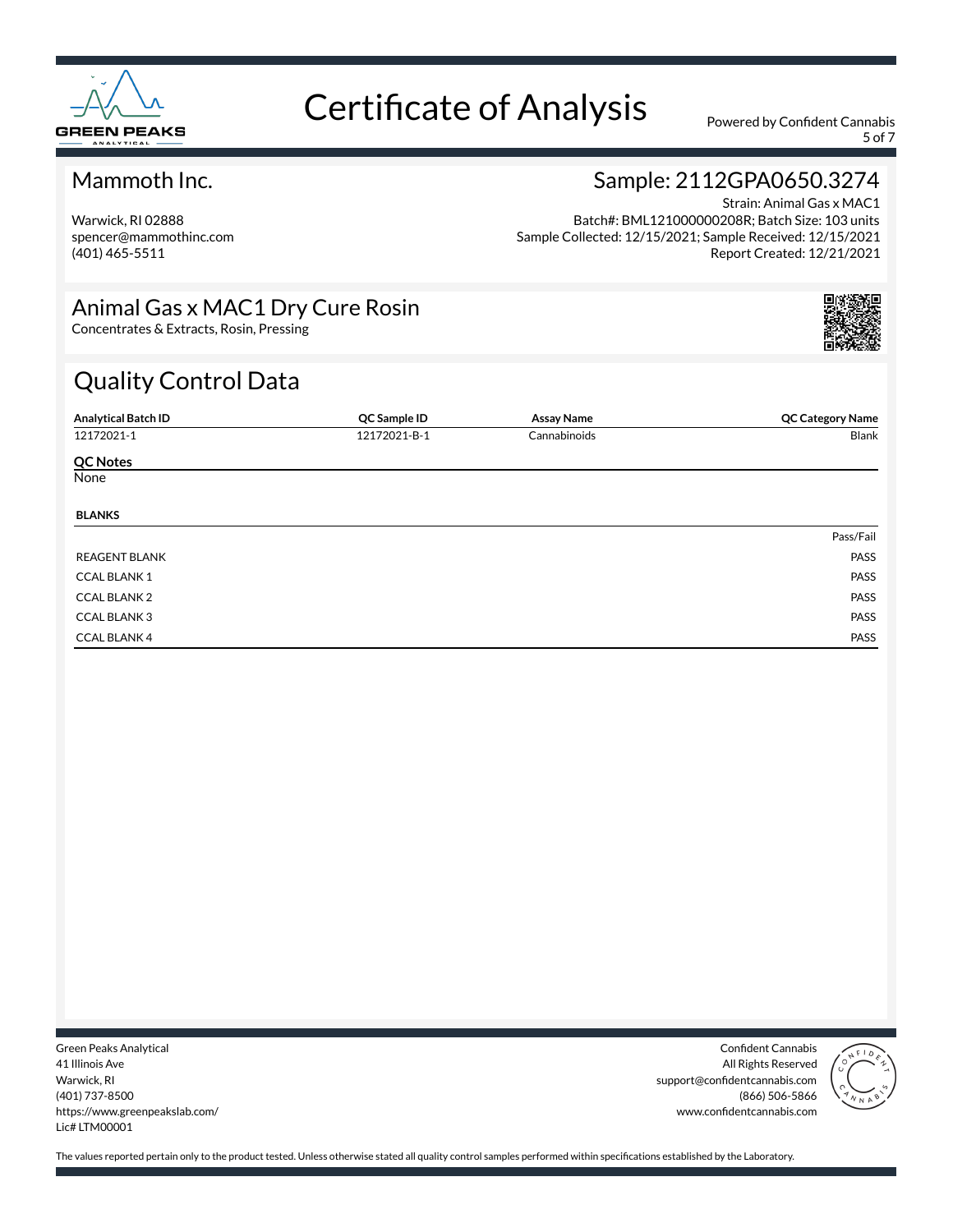

6 of 7

### Mammoth Inc.

Warwick, RI 02888 spencer@mammothinc.com (401) 465-5511

### Sample: 2112GPA0650.3274

Strain: Animal Gas x MAC1 Batch#: BML121000000208R; Batch Size: 103 units Sample Collected: 12/15/2021; Sample Received: 12/15/2021 Report Created: 12/21/2021

### Animal Gas x MAC1 Dry Cure Rosin

Concentrates & Extracts, Rosin, Pressing

# Quality Control Data

| <b>Analytical Batch ID</b> | QC Sample ID | <b>Assay Name</b> | <b>QC Category Name</b> |
|----------------------------|--------------|-------------------|-------------------------|
| 12172021-1                 | 12172021-D-1 | Cannabinoids      | Sample Duplicate        |
| <b>QC Notes</b>            |              |                   |                         |
| None                       |              |                   |                         |
| <b>DUPLICATES</b>          |              |                   |                         |
|                            |              |                   | PASS/FAIL               |
| <b>Field Duplicate</b>     |              |                   | PASS                    |
| Sample Duplicate           |              |                   | PASS                    |

Green Peaks Analytical 41 Illinois Ave Warwick, RI (401) 737-8500 https://www.greenpeakslab.com/ Lic# LTM00001

Confident Cannabis All Rights Reserved support@confidentcannabis.com (866) 506-5866 www.confidentcannabis.com